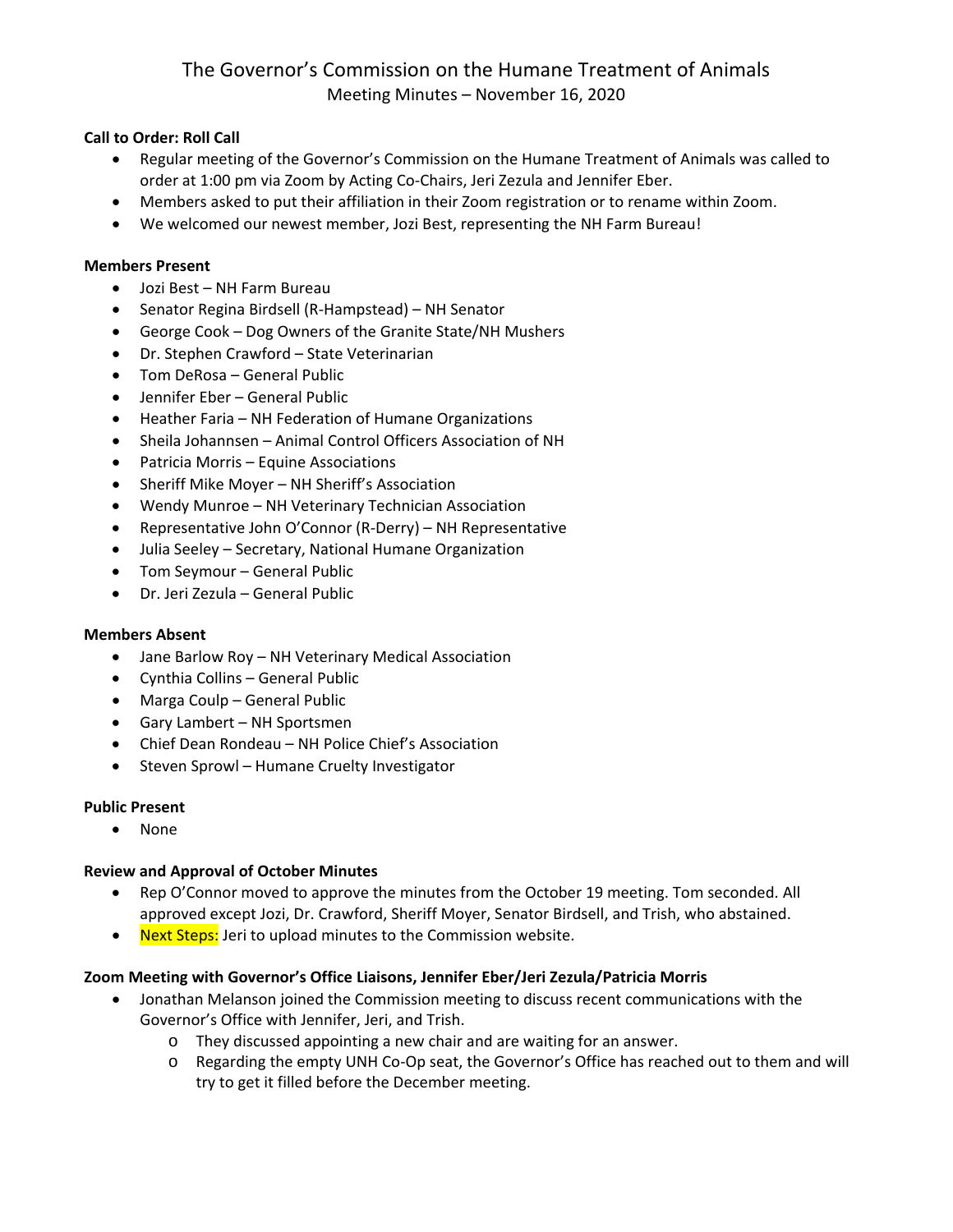- o When discussing a response to the 2016-2017 Cruelty Report, Jon received feedback that the Governor's Office will be following up with the Dept of Justice to determine which records can be collected moving forward for this document. He also received confirmation that the two main recommendations from the report will be put in progress:
	- Need to understand why charges are so low compared to cases
	- Need to understand why charges are dropped or reduced
- o Jon noted that the difference between cases and charges is noteworthy and we need to determine what can be done to bridge that gap.
- Next Steps: Jeri, Jennifer, and Trish to provide an update during the December meeting.

## **Commission Manual Update**

- Jeri received additional feedback since the last meeting from members and has incorporated it into the manual. She sent the manual to the AG's Office with a list of questions and got an immediate response. The AG's Office will assign the Commission a liaison to review the manual.
- We are waiting for confirmation on the following requests:
	- o Manual to be posted on the AG's website with the law enforcement manual.
		- The 2020 LE manual has been posted and includes no mention of animal cruelty
	- o AG's Office to write a forward for the manual.
- A big thank you to Jeri for her hard work and dedication to update this manual!
- Next Steps: Jeri to provide an update during the December meeting.

## **New Cruelty Cases/14-Day Status Hearing**

- Jennifer said Judge King issued an advisory opinion to the court regarding the 14-day status hearing. She asked the Commission if the status hearing is happening and whether it needs to be a court rule.
	- o Dr. Crawford explained that his office is not responsible for animal cruelty and that it's a law enforcement issue.
	- o Heather said she has not had the opportunity to have a status hearing and that it's a source of concern. Some organizations are holding animals and these hearings have not happened.
- Jennifer asked the Commission to send her examples of cases in which the status hearing is not taking place so she can send them to the Judicial Rules Committee.
- Sheriff Moyer noted that the pandemic threw all the normal judiciary processes out the window. The Courts have been shut down for awhile and they are only taking emergency cases. The coronavirus impacted all sorts of cases (for example, there have been no jury trials in Belknap since March) so these status hearings are likely not high on their agenda.
- Next Steps: Commission members to notify Jennifer if they experience a lack of a status hearing.

## New Business

## **New Animal Cruelty LSRs**

- Julia and Rep O'Connor explained that the LSR filing period was still underway so not all bills have been filed for 2021. Julia will provide a chart of applicable LSRs for the December meeting.
	- o Rep O'Connor said that he will follow up with Rep Pearl on upcoming bills.
	- o Senator Birdsell said that she will follow up with Senator Bradley on upcoming bills.
- Next Steps: Julia to create a chart of LSRs to date (same format as last year) for the December meeting.

## **NH Crime Statistics from Website**

• Jeri led a discussion about the NH animal cruelty case data she obtained from NIBRS.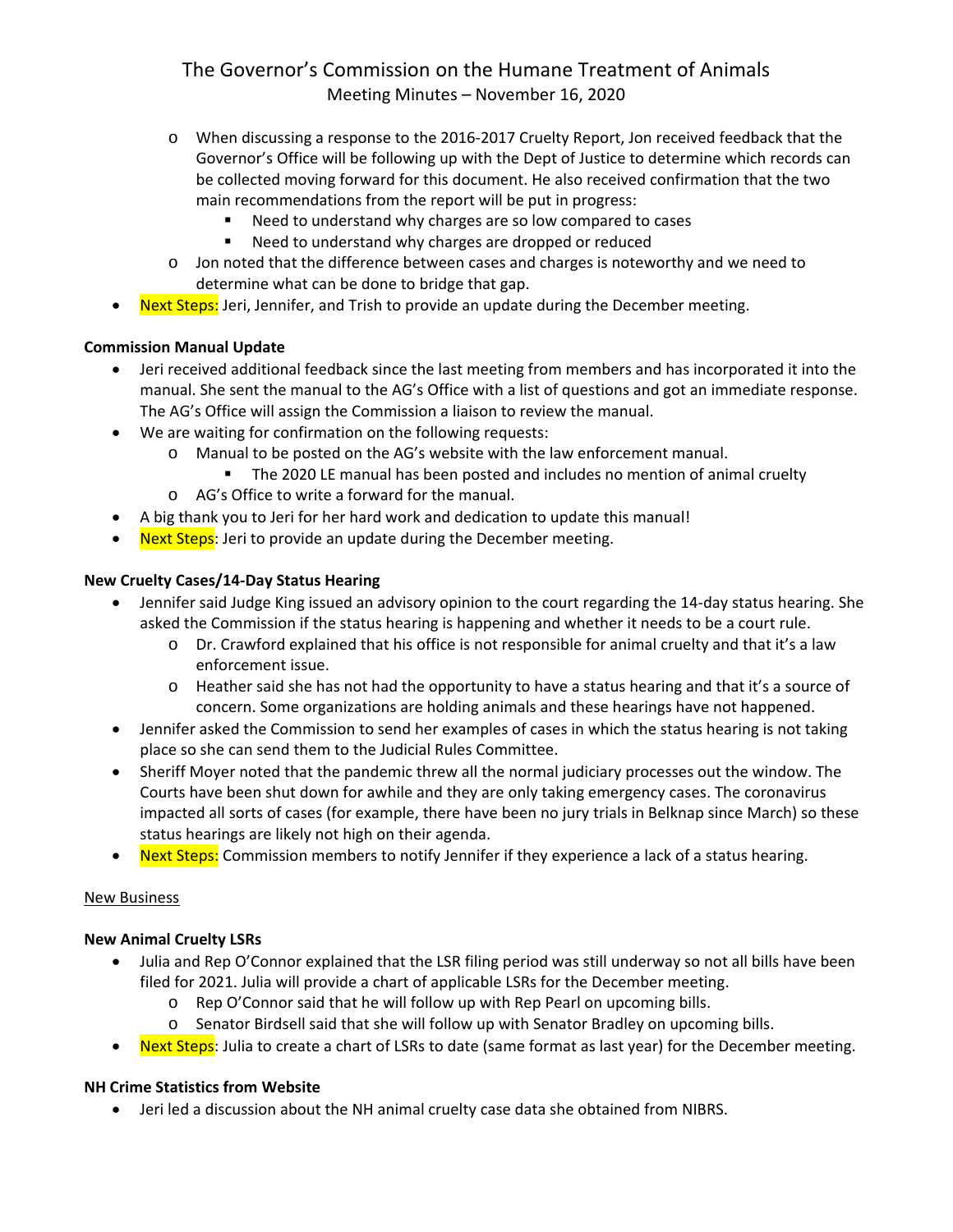- o Most towns are reporting to NIBRS. Some towns and sheriff departments are not connected, even though NH is considered a NIBRS state. Sheriff Moyer noted that many small towns are covered by State Police.
- o According to the website, most cases were neglect, there were abuse and torture cases, and there were cases of organized abuse (animal fighting) and bestiality.
- o Jeri gave examples of stat totals per year, including:
	- $\blacksquare$  2017 = 76 incidents, 5 arrests
	- 2018 = 124 incidents, 16 summoned, 21 in custody, 4 arrests
	- Not sure when 2019 will be available.
	- **Sheriff Moyer said we can get totals from the state at the end of the year.**
- George asked if we are missing information from ACOs, and Sheila said she believes that is the case.
	- o Sheila said she has five cases that haven't been reported to police. She has found that progress on cases often stops when they reach the police department. She also said many ACOs keep their own case records and do not report information to a centralized system like NIBRS.
	- o Julia noted it is critical that the Commission is explicit about the shortcomings in their cruelty reporting documents since there are organizations using our report to justify why new animal cruelty laws are not needed in New Hampshire.
	- o Sheriff Moyer said he doesn't think the lack of data is a technology issue Belknap County has been using NIBRS for decades.
	- o Heather recommended that this topic be added to the list of discussion items for the AG's Office as part of our overall need to understand how to address cruelty reporting moving forward.
- Next Steps: Jeri to discuss reporting requirements for police and ACOs with AG's Office.

## **Weekly Zoom Meetings During Legislative Session & Commission Opinion Reports to Legislature**

- Jennifer asked the Commission about scheduling weekly Zoom meetings during the legislative session to effectively respond to all applicable bills (i.e., issuing positions, submitting testimony, etc.)
- Julia explained that many advocacy organizations send email communications to all legislators summarizing their positions on individual bills. Doing so ensures that all members are aware of their position, not just those in certain committees, and that their positions are not misrepresented during hearings.
	- o Rep O'Connor agreed with this approach since it is not yet clear how the session will operate next year (remote vs. in-person) and it promotes transparency. Senator Birdsell agreed that emails provide a good track record, though personal contact/calls are very helpful.
- Julia recommended that the Commission send an email with its positions on priority bills to all legislators the first week of session (the week of January 11) and after crossover (end of March).
	- o The first day of session in on Wednesday, January 6 (December 2 is technically the first day, but it's for administrative purposes, not legislation).
	- o The January Commission meeting will be held on Monday, January 11. At that meeting, the Commission will finalize its list of priority bills and members will vote.
	- o Julia noted that Trish has done an excellent job testifying on behalf of the Commission and promoting the Commission's expertise on a variety of issues. But doing so took up a lot of her time and energy, and with so many bills being introduced that is a lot to ask of anyone. By sending a legislature-wide email, the Commission can be highly selective with additional actions.
- Next Steps: Julia to prepare voting spreadsheet (same format as last year) for January meeting.